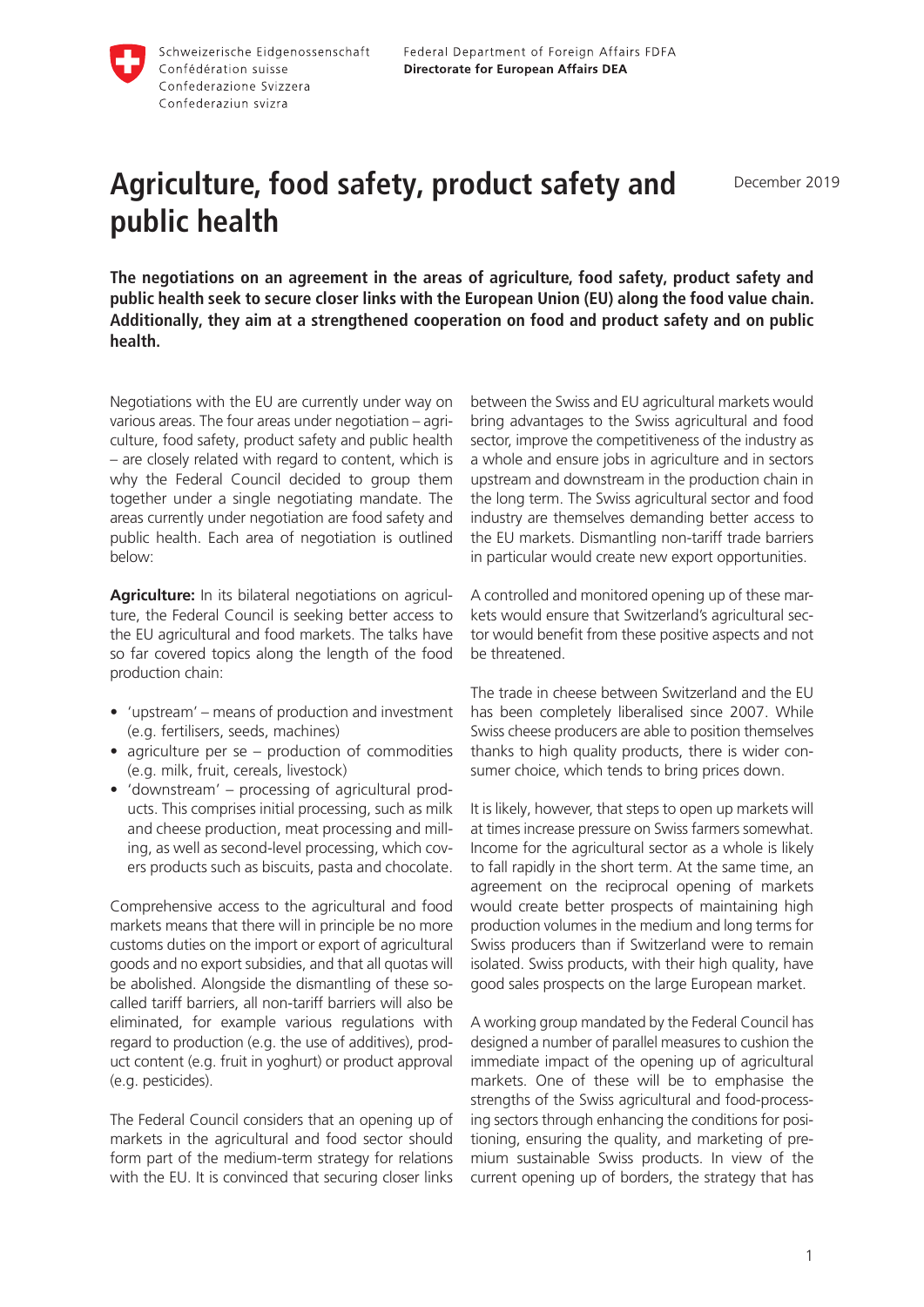been developed on ensuring high quality standards in Swiss agricultural and food processing is indicative of future trends. Furthermore, compensatory payments to farmers are expected to help the development to take place in a way that is socially responsible to the sector.

Negotiations with the EU on an agricultural free trade agreement are currently suspended, not least as a result of Motion 10.3818 'Stop negotiations with the EU on a free trade agreement in the agriculture and food sectors' referred to the Federal Council on 7 March 2012. As regards the issue of market access, the Committee for Economic Affairs and Taxation of the National Council (CEAT-N) has however adopted Committee Postulate 15.3380, 'Prospects for the dairy market', which instructs the Federal Council to submit a report about the situation and challenges of the Swiss dairy market. The report is to describe in specific detail the market opening scenarios (section 11) and the net welfare gains, namely the changes for consumers, set out in the report entitled 'Mutual sectoral market opening with the EU for all dairy products' of 14 May 2015. On 27 May 2015 the Federal Council requested the adoption of Postulate 15.3380. The National Council concurred with the Federal Council and adopted the Postulate on 17 September 2015. In the report in fulfilment of the parliamentary procedural request of 5 April 2017, the Federal Council outlined the strategic directions for the medium to longterm future of the Swiss dairy industry. Here the Federal Council presented the following priorities for further development:

- 1) Differentiation Value creation through distinct positioning: Swiss dairy products offer added value in regard to quality, animal welfare and low resource consumption.
- 2) Socially responsible cost-efficiency: Swiss dairy products offer an attractive price-quality ratio.
- 3) International networks and market access: The national markets; this helps to create export potential, competition on the domestic market and consumer choice, thereby also ensuring the food supply for the Swiss population.

**Food safety:** The mutual opening of markets in the area of foodstuffs requires measures to ensure that a high level of food safety is maintained. Incidents such as dioxin in pork or EHEC bacteria on vegetable sprouts underline the need for international coordination as well as swift and comprehensive information to the public about possible dangers. Switzerland is therefore striving, within the framework of the bilateral negotiations on food safety, for institutionalised

collaboration with the European Food Safety Authority (EFSA). Based in Parma (Italy), the EFSA ensures uniform risk assessment on the basis of harmonised EU food law, thus making a rapid and coordinated procedure possible in all of the states concerned. The Federal Council's objective of participation in the Rapid Alert System for Food and Feed (RASFF) pursues the same goal. The RASFF is responsible for the exchange of information on dangerous foodstuffs or animal feed within the EU. In the autumn of 2015, a non-paper was submitted to the EU Commission as a basis for talks on matters of common concern. In the Swiss–EU joint committee meeting on the veterinary annex (annex no. 11, bilateral agricultural agreement between Switzerland and the EU) in December 2015 both parties agreed to start negotiations. Since the start of 2016, Switzerland and the EU have been engaged in technical negotiations with a view to expanding the existing bilateral agricultural agreement to the entire food chain.

**Product safety:** International coordination is also necessary in the non-food sector to ensure the safety of consumers and to prevent the distribution and sale of hazardous products (such as lead paint on children's toys). Switzerland is therefore negotiating participation in the EU's 'Rapid Alert System for Non Food Consumer Products' (RAPEX) in order to maintain a high level of safety for Swiss consumers. No product-safety negotiations are currently under way because there is disagreement within the EU on how product safety will be regulated within the EU in the future.

Swiss dairy industry is closely linked to the inter threats, the EU's multi-year health programme, and **Public health:** Switzerland and the EU share a common interest in deepening their cooperation in the area of public health, which up to now has been governed on a piecemeal basis. A health agreement in the form of a cooperation agreement would mainly regulate Switzerland's participation in the new EU-wide mechanism to address cross-border health the European Centre for Disease Prevention and Control (ECDC). Negotiations are at a relatively advanced stage. The EU is making the signing of a health agreement conditional on the resolution of the outstanding issues relating to institutional issues.

> In the summer of 2015 the Swiss agency for therapeutic products (Swissmedic) signed a cooperation agreement with the European Medicines Agency (EMA): In order to better protect public health, EMA and the European Commission's Directorate-General for Health and Food Safety have agreed with Swissmedic and the Federal Department of Home Affairs to exchange non-public domain information on the